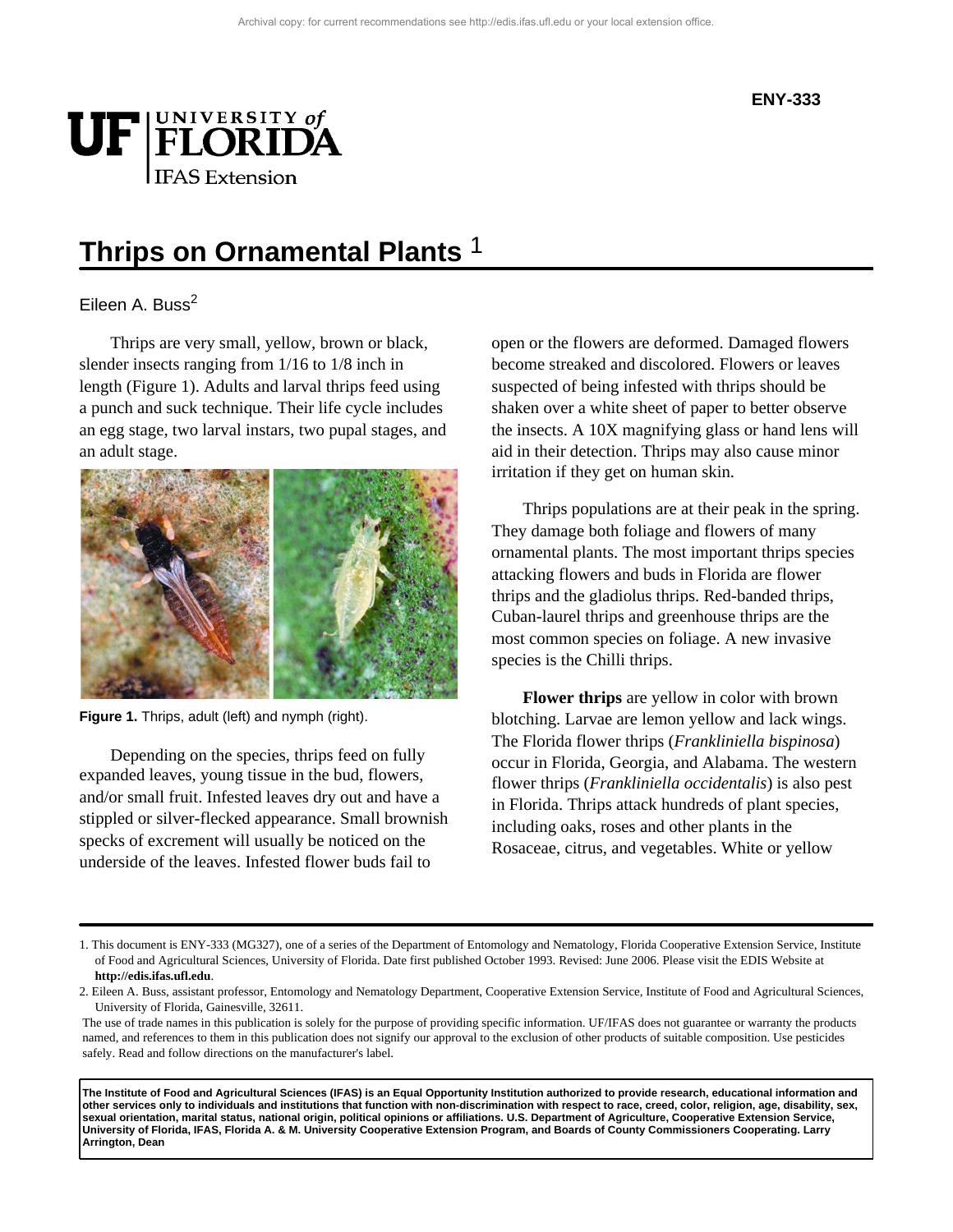#### Thrips on Ornamental Plants 2

flowers are apparently preferred, as well as flowers with an open structure, where the stamens and pistils are easily accessible. Feeding and damage occur on buds, flowers, and leaves, resulting in discoloration and premature dropping.

Feeding by the **gladiolus thrips**, *Thrips simplex* (Figure 2), discolors flowers and foliage, and the corms (bulbs) become soft and prone to decay. Seriously damaged flower buds fail to open. The thrips may be seen on foliage during overcast days, but hide in flower buds and beneath leaves on sunny days. The gladiolus thrips occurs wherever gladiolus are grown, but also attack iris, carnation, lily, narcissus, freesia, amaryllis, tigerflower, poker plank, tomato, begonia, primula, snapdragon, chrysanthemum, and geranium. Females lay up to 200 eggs in leaves, and larvae develop rapidly. Nine or more generations may occur outdoors each year. Immatures are pale yellow with red eyes, and adults are dark brown, have a grey band on their folded wings, and are about 1/16 inch long.



**Figure 2.** Gladiolus thrips. Credits: Division of Plant Industry

#### Immature and adult **red-banded thrips**,

*Selenothrips rubrocinctus* (Figure 3), produce a lot of honeydew, and their feeding causes premature defoliation. This species attacks fruit and shade trees, shrubs and vines, such as avocado, lychee nut, tung, acacia, persimmon, sweetgum, Brazilian pepper tree, and pyracantha. Breeding occurs continuously and there are overlapping generations in southern Florida. Eggs are inserted singly in the tissue on the underside of leaves, and are covered with excrement. Only larvae have red bands. Adults have dark brown to black bodies (3/64 inch long).



**Figure 3.** Red-banded thrips.

Adult and immature **Cuban-laurel thrips**, *Gynaikothrips ficorum* (Figure 4), feed on expanding leaves, creating purplish red spots on the undersurfaces, causing foliage to severely curl or roll and drop prematurely. Common hosts are *Ficus* spp. Adults are black, about 3/64 inch long, and actively fly on hot days. Breeding is continuous. Females lay eggs on the upper surface of curled leaves.





#### The **greenhouse thrips**, *Heliothrips*

*haemorrhoidalis* (Figure 5), is a common pest of greenhouse- and nursery-grown plants. It has many hosts, including maple, azalea, citrus, dogwood, Ficus, fuchsia, toyon, St. Johnswort, Grecian laurel, magnolia, mango, alligator pear, rhododendron, and viburnum. Unlike many thrips species, the greenhouse thrips openly feeds on the lower surface of leaves first, rather than on blossoms, buds, or growing shoots. It prefers shaded conditions, and does not thrive in hot, dry areas. It lives in dense colonies as immatures and adults. Its feeding causes a flecking, bleaching, or silvering to leaves, and young foliage may become distorted. Damaged foliage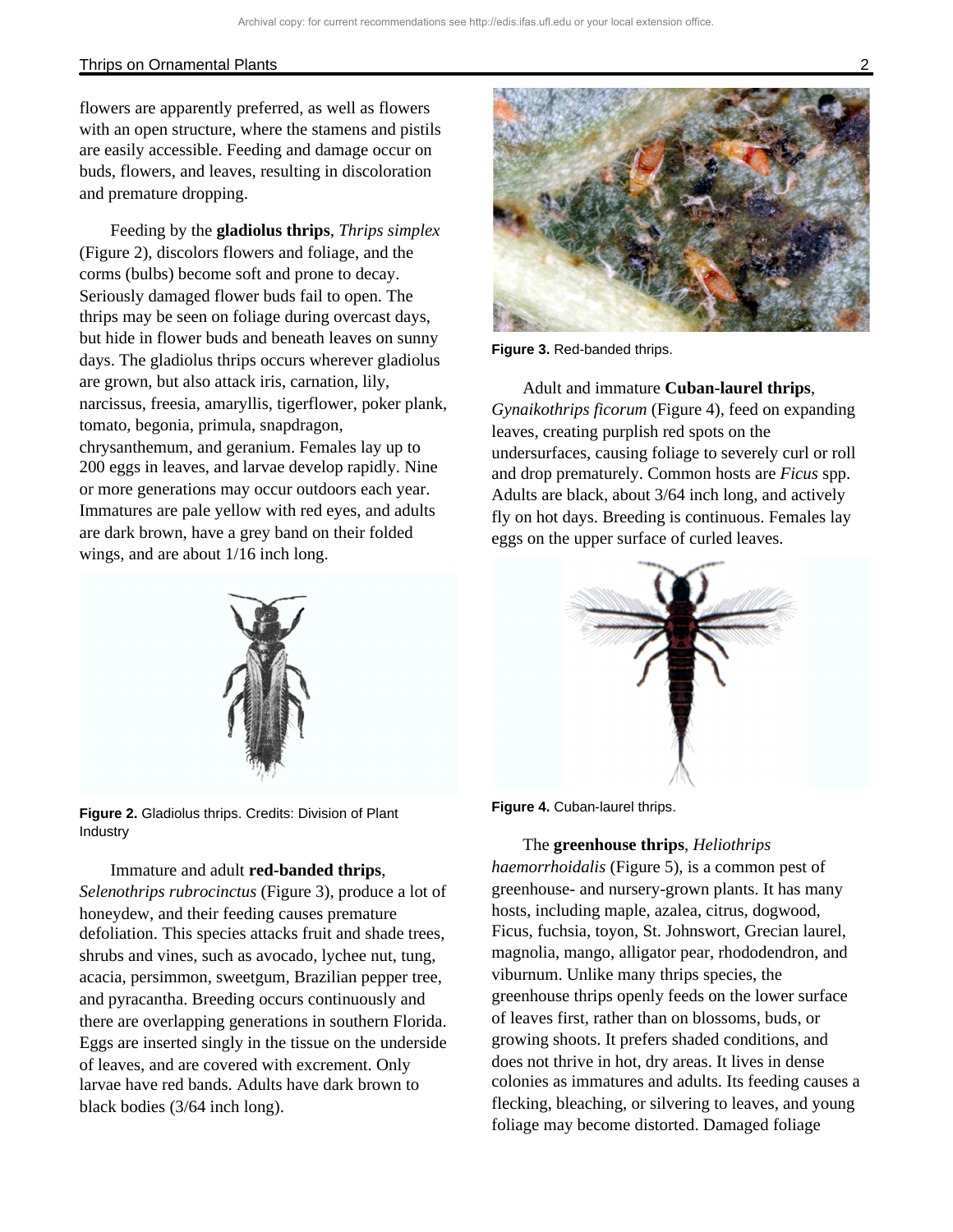#### Thrips on Ornamental Plants 3

becomes papery and wilts, then drops prematurely. These thrips also produce large quantities of varnish-like excrement, which sticks to foliage. Adults (3/64 inch long) are black with a silver sheen. Eggs hatch within 2-3 weeks. Larvae are translucent and white, and feed only for 2-3 weeks. Adults are not strong fliers, despite having wings, and may be wind-dispersed. Wings are narrow and fringed with long hairs.



**Figure 5.** Greenhouse thrips. Credits: Division of Plant Industry

# **Biological Control**

Several arthropods help keep thrips populations under control, including green lacewing larvae, big-eyed bugs, damsel bugs, insidious plant bugs (*Orius insidiosus*), ladybird beetles, parasitic wasps, other predaceous thrips, and predatory mites. Also, a fungal pathogen, *Verticillium lecanii*, may be purchased and used to reduce thrips numbers. Some thrips are parasitized by insect-parasitic nematodes in the genus *Thripinema*.

# **Cultural Control**

Plants that are commonly attacked by thrips should be monitored carefully and frequently (Figure 6). Blue, yellow or white sticky cards or traps are effective monitoring tools (color varies with the thrips species).

## **Chemical Control**

If thrips are beginning to damage plants, apply one of the suggested insecticides (Table 1). Treat foliage or flowers as soon as thrips are found. Weekly applications may be needed until control is achieved. Spray the plants to the point of run-off. Be especially careful to cover the undersides of the leaves. Continue to inspect the plants periodically and apply an insecticide if plants become re-infested. Soaps are safe and effective.



**Figure 6.** Thrips damage.

Several systemic insecticides are applied as soil drenches, so that the roots take up the toxicant and spread it to where the insects are feeding. They may achieve control within several weeks, but are effective for a longer time than most contact insecticides.

Be sure to wear the appropriate protective clothing when using insecticides, as described on each containers label. Read and understand each label before doing an application.

## **For More Information**

- Thrips Biology and Management Website (http://thrips.ifas.ufl.edu/background.htm)
- Chilli Thrips (ENY-725) (http://edis.ifas.ufl.edu/IN638)
- Flower Thrips (ENY-682) (http://edis.ifas.ufl.edu/IN415)
- Gladiolus Thrips (EENY-036) (http://edis.ifas.ufl.edu/IN163)
- Greenhouse Thrips (EENY-075) (http://edis.ifas.ufl.edu/IN232)
- Melon Thrips (EENY-135) (http://edis.ifas.ufl.edu/IN292)

• Red-banded Thrips (EENY-099) (http://edis.ifas.ufl.edu/IN256)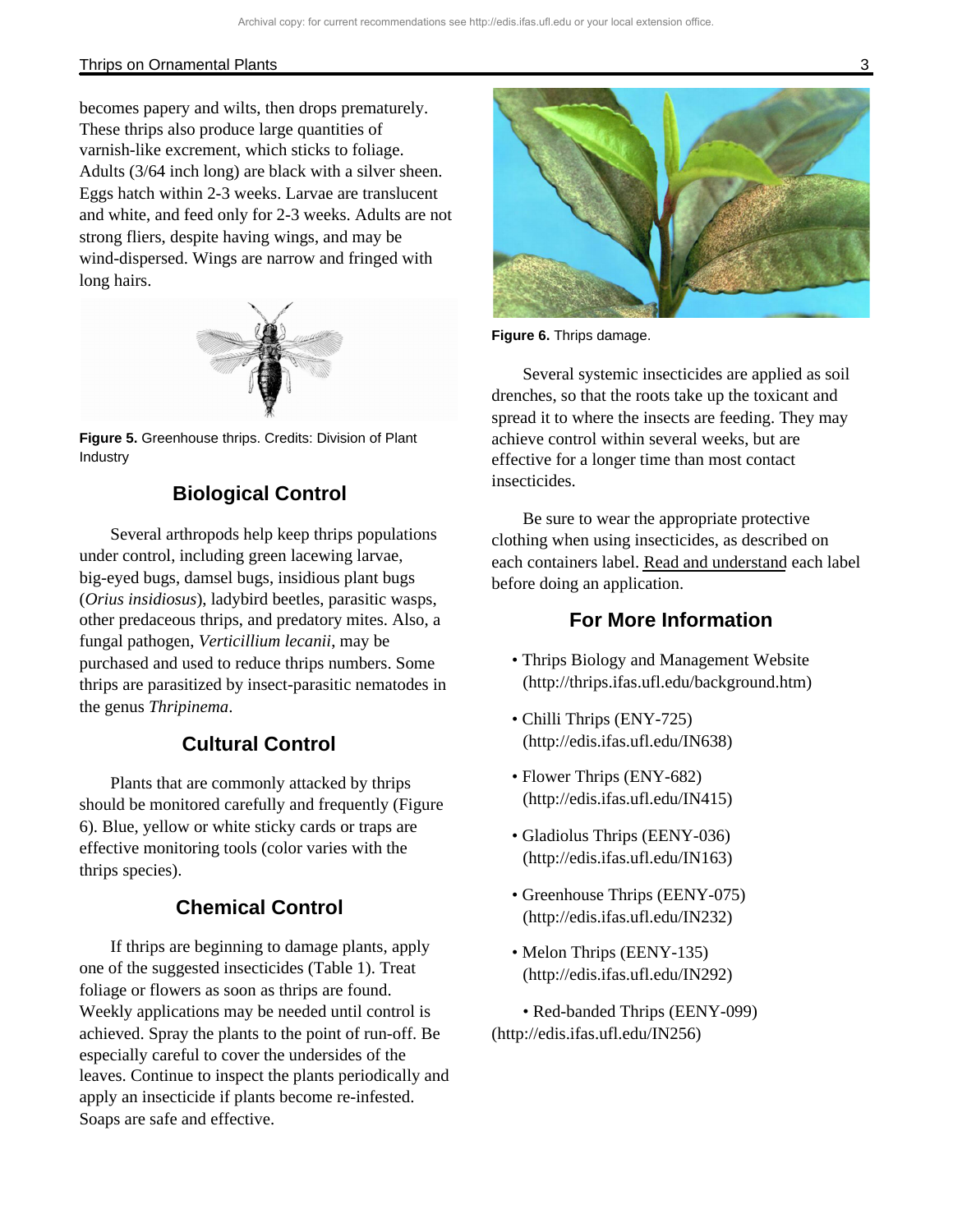## Thrips on Ornamental Plants 5 and 5 and 5 and 5 and 5 and 5 and 5 and 5 and 5 and 5 and 5 and 5 and 5 and 5 and 5 and 5 and 5 and 5 and 5 and 5 and 5 and 5 and 5 and 5 and 5 and 5 and 5 and 5 and 5 and 5 and 5 and 5 and 5

| <b>Active Ingredient</b>       | <b>Trade Name</b>                                                                                                     | <b>Chemical Class</b> |
|--------------------------------|-----------------------------------------------------------------------------------------------------------------------|-----------------------|
| Acephate                       | Ortho Orthenex Garden Insect & Disease Control<br>Ortho Systemic Insect Killer                                        | Organophosphate       |
| <b>Bifenthrin</b>              | Ortho Bug-B-Gon Max Lawn & Garden Insect Killer                                                                       | Pyrethroid            |
| Carbaryl                       | Sevin                                                                                                                 | Carbamate             |
| Cyfluthrin                     | Bayer Advanced Lawn Complete                                                                                          | Pyrethroid            |
| Imidacloprid                   | Bayer Advanced Rose & Flower Insect Killer<br>Bayer Advanced Tree & Shrub Insect Control                              | Neonicotinoid         |
| Lambda-cyhalothrin             | Spectracide Triazicide Once & Done Insect Killer                                                                      | Pyrethroid            |
| Malathion                      | Green Light Malathion<br>Ortho Malathion Plus Insect Spray                                                            | Organophosphate       |
| Permethrin                     | <b>Bonide Eight Liquid</b><br>Hi-Yield Indoor/Outdoor Broad Use Insecticide<br>Ortho Bug-B-Gon Max Garden Insect Dust | Pyrethroid            |
| Potassium salts of fatty acids | Safer Insecticidal Soap                                                                                               | Biorational           |
| Pyrethrins                     | Bonide Yard & Garden Insect Killer<br>Spectracide Bug Stop Insect Killer<br>Spectracide Rose & Flower Insect Spray    | <b>Botanical</b>      |
| Spinosad                       | <b>Bulls-Eye Bioinsecticide</b>                                                                                       | Microbial             |

**Table 1.** Insecticides labeled for non-commercial (homeowner) use against thrips in Florida.

**Table 2.** Insecticides labeled for professional use against thrips in Florida.

| <b>Active Ingredient</b>       | <b>Florida Registered Products</b>                                            | <b>Site</b>          | <b>Chemical Class</b>         | <b>Signal</b><br>Word                    |
|--------------------------------|-------------------------------------------------------------------------------|----------------------|-------------------------------|------------------------------------------|
| Abamectin                      | Avid 0.15 EC                                                                  | G, L, N, S           | Glycoside                     | Warning                                  |
| Acephate                       | Acephate Pro 75<br>Orthene TT&O Spray, TT&O Spray 97                          | G, L, N<br>G, L, N   | Organophosphate               | Caution<br>Caution                       |
| Acetamiprid                    | TriStar                                                                       | G, L, S              | Neonicotinoid                 | Caution                                  |
| Azadirachtin                   | Azatin XL<br><b>Azatrol EC</b>                                                | G, I, L, N, S        | <b>Botanical</b>              | Caution<br>Caution                       |
| <b>Bifenthrin</b>              | Onyx<br><b>Talstar F</b><br>Talstar GC Flowable*<br>Talstar Nursery Flowable* | G, I, L<br>G, N, S   | Pyrethroid                    | Warning<br>Caution<br>Caution<br>Caution |
| Carbaryl                       | Sevin SL<br>Sevin 80 WSP                                                      |                      | Carbamate                     | Caution<br>Warning                       |
| Cyfluthrin                     | Decathlon 20 WP<br>Tempo 20 WP<br><b>Tempo Ultra</b>                          | G, N<br>I, L<br>I, L | Pyrethroid                    | Caution<br>Caution<br>Caution            |
| Cyfluthrin $+$<br>Imidacloprid | <b>Discus</b>                                                                 | N, L                 | Pyrethroid +<br>Neonicotinoid | Caution                                  |